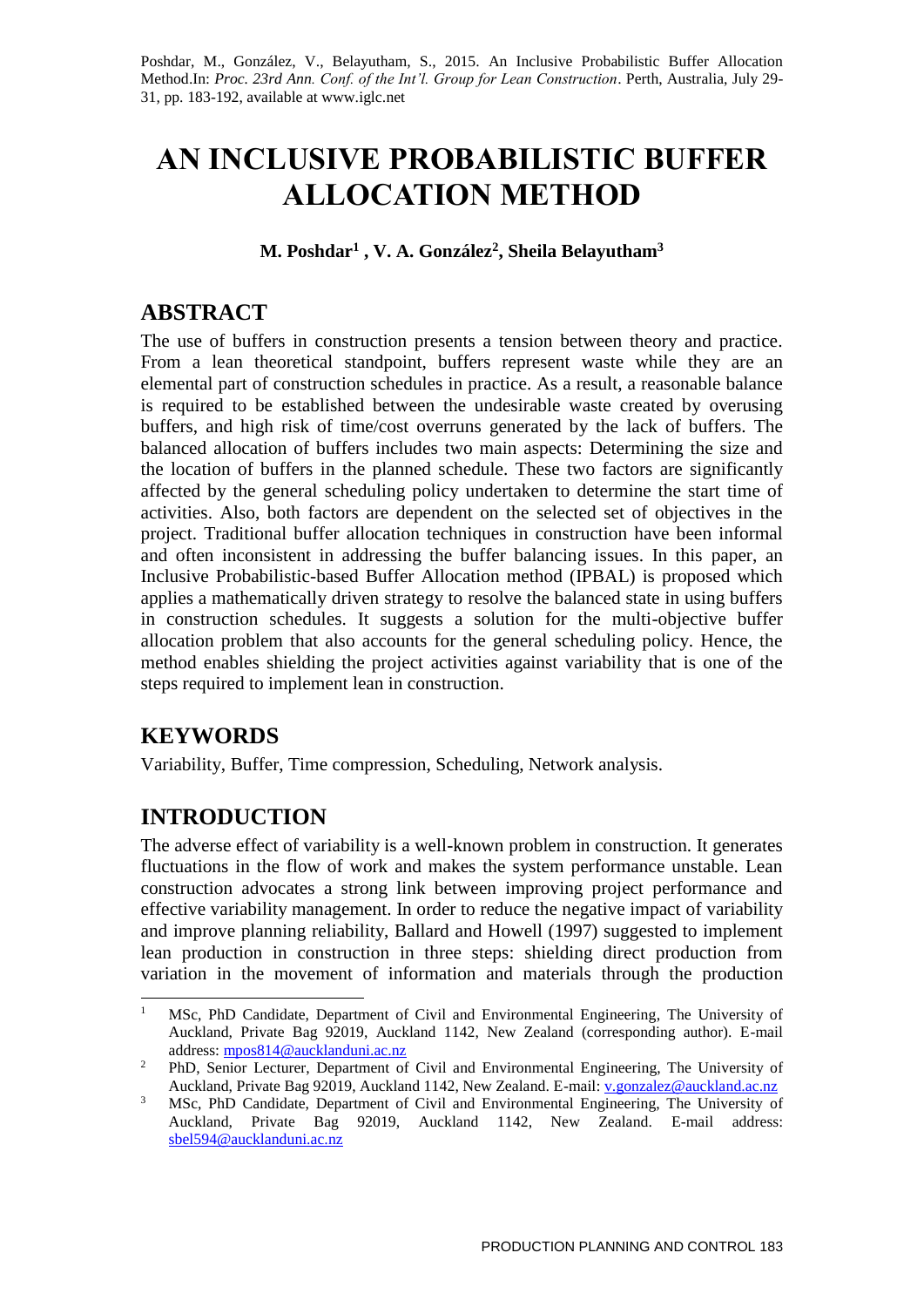network (workflow); stabilizing the workflow by reducing the flow variation; and improving performance in downstream activities.

Undeniably, even the leanest production systems require a minimum size of buffers as a part of the shielding process (González and Alarcón, 2010). In practice, construction schedule, barely avoid the use of buffers. However, at the same time in Lean, the use of buffers represents waste. In order to resolve the tension between practice and theory, a balanced state is required to be established by allocating buffer in the system (González and Alarcón, 2010). A wide range of production concepts and techniques have been developed, particularly in manufacturing that address buffer allocation issue (Demeulemeester and Herroelen, 2002; González and Alarcón, 2010). However, in most cases, the methods tend to be either extremely simplistic or complex in nature. The simplistic methods ignore crucial details such as the effects of prolonging non-critical chains, and important shape characteristics of the variability model including skewness and kurtosis (Anklesaria and Drezner, 1986; Yang et al., 2008). Simultaneously the extensively complex procedures are time-consuming and impractical. Many of these issues can be addressed using simulation techniques. Nevertheless, the use of simulation in construction can face serious challenges such as knowledge acquisition, model development process, and the black box effect due to which the model is assessed only based on its final outcomes (Abourizk et al., 2011).

This research proposes an Inclusive Probabilistic Buffer Allocation method (IPBAL) that addresses the balanced state in the use of buffers. It contributes to shielding the construction activities that is the first step of the implementing lean construction suggested by Ballard and Howell (1994). The analyses in IPBAL are undertaken using standard construction information such as the expected time and cost of activities. A mathematically-driven strategy has been adopted to process the information. The whole process is streamlined to avoid complex or unrealistic assumptions commonly associated with allocating buffers in construction. This mathematical approach also helps to trace back the results and understand the intermediate outcomes, which can decrease the reported black box effects by simulation users.

#### **RESEARCH BACKGROUND**

One of the main characteristics of construction is its uncertain nature. Accordingly, an optimal construction schedule is expected to comply with the uncertain circumstances (Van De Vonder et al., 2006; König, 2011). The extent to which a planned schedule can meet the optimality objectives is determined by using a range of measures. The applied measures can be classified into two general groups:

*The deterministic measures* which indicate the ability of the planned schedule to achieve certain deterministic objectives such as the *total project duration* (makespan) and *total project cost*.

*The stochastic measures* which refer to the ability of the planned schedule to absorb distortions. For example the probability of having a *project completion time* equal to or earlier than the planned value (Timely Project Completion Probability-TPCP) and the magnitude of difference between the planned schedule and the actual scenario (schedule stability) (Van De Vonder et al., 2006; Herroelen, 2014).

A good quality schedule should meet a combination of the deterministic and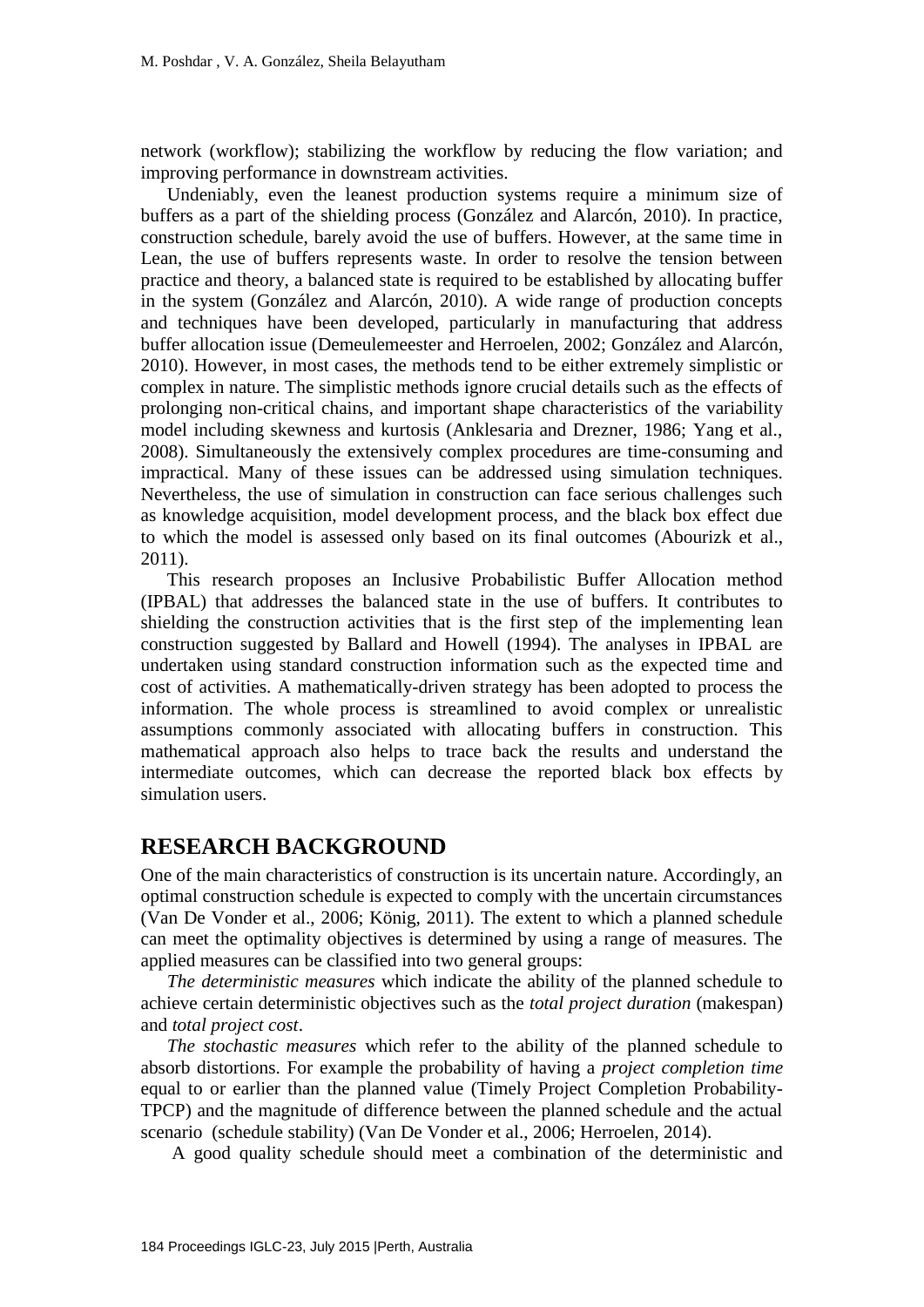stochastic objectives (Demeulemeester and Herroelen, 2002). Accordingly, any buffer allocation in the schedule should be completed with respect to the intended combination of objectives. A suitable buffer allocation method should consider two important aspects: location and size of buffers (Park and Peña-Mora, 2004). These two factors are significantly affected by the scheduling policy, put toward to deal with the variability effects. The two common scheduling policies in this regard are as follows (Demeulemeester and Herroelen, 2002; Herroelen, 2014):

- Activities start as soon as possible. CCPM advocates using this concept to speed up projects. It permits the schedule to take advantage of the early finish of the predecessors. Thus, the *stability within the schedule* will not be of a primary concern. The concept also is known as *Roadrunner mentality* or *semiactive timetabling*. This policy is denoted by TM1 in the rest of the paper.
- Activities will never start earlier than their planned start time. In contrast to TM1, the *schedule stability* is of high importance in this managerial strategy. The concept is also termed as *railway scheduling approach*. It will be denoted as TM2 in this paper.

As TM1 disregards the schedule stability, shielding the plan at activity level becomes irrelevant. Accordingly, only an integrated source of buffer will be supplied at the end of the planned schedule to protect the project as a whole. On the contrary, in TM2, the individual activities are expected to be adequately buffered and shielded against disruptions.

In this paper, an inclusive method is discussed that determines the optimum allocation of time buffer in a feasible construction schedule. The method takes into account the general scheduling policy while addressing the common deterministic and stochastic objectives adopted in the construction schedule. It determines the trade-off between the objectives that are typically conflicting, and presents the results in an easy to understand style. Hence, IPBAL tends to be simple, easy to follow and reusable that can facilitate its practical site application.

#### **RESEARCH METHOD**

The research has been conducted in two major phases:

*Conceptual phase:* A comprehensive review was undertaken to identify buffering experiences in different fields of science and technology. It explored the common objectives and measures used in construction schedules; the existing methods used to analyse stochastic performance of a construction network; and the available multiobjective analytic approaches.

*Development phase:* The IPBAL framework was developed to analyse the stochastic performance of activity networks using a consistent mathematical procedure. A combination of objectives is adopted that are quantified in IPBAL using the following deterministic and stochastic measures:

- 1. Two deterministic measures: expected completion time and total cost of the project.
- 2. Two stochastic measures: The likelihood of completing the project within the planned time (TPCP); and the difference between the planned values and the *safest probabilistic scenario* that can provide an indication of *schedule stability*. The *safest probabilistic scenario* refers to the shortest expected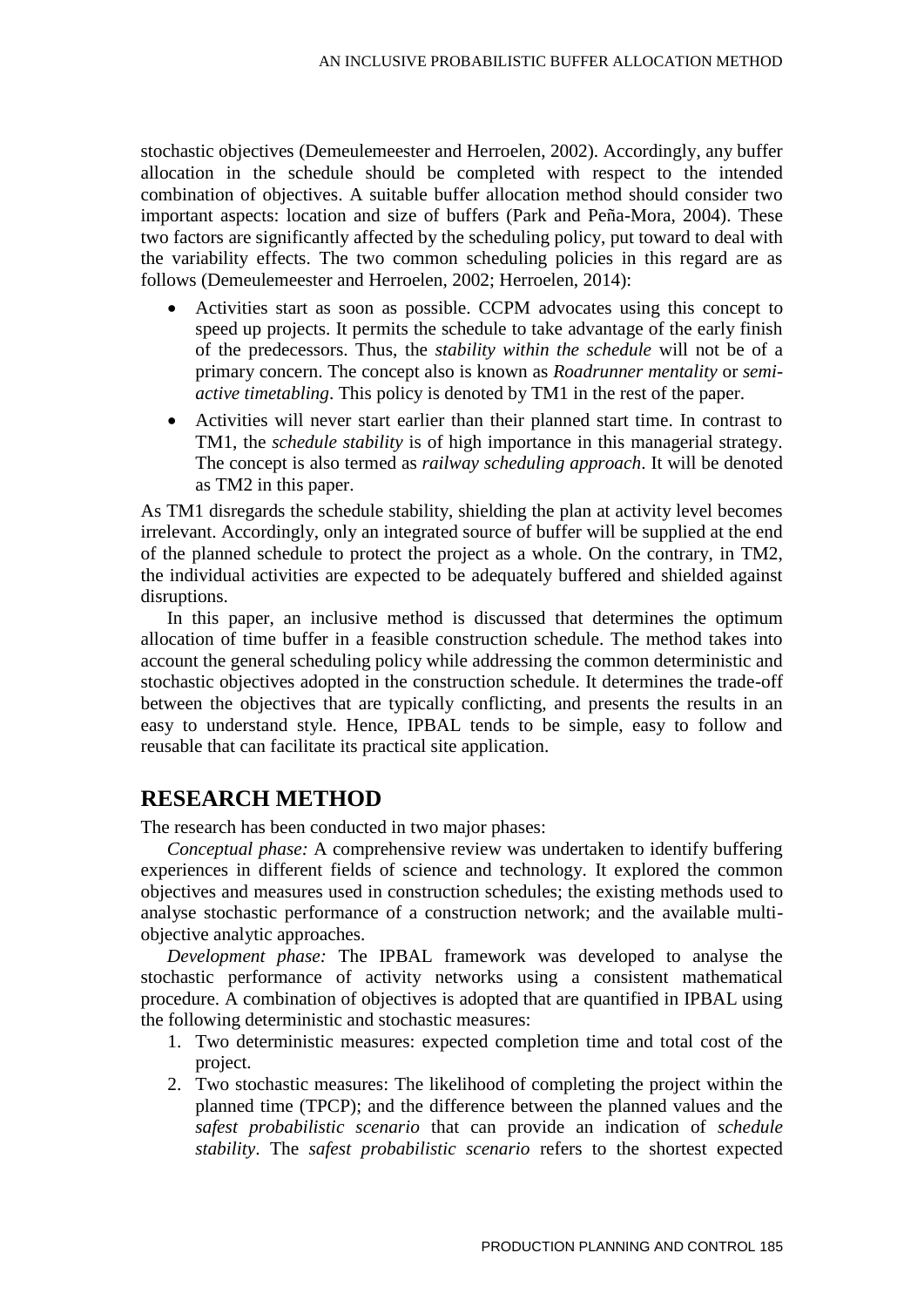scenario that can be met with a probability of 100%. This concept will be discussed further on.

At the final stage, a graphical presentation was created to display the results in a way that assists the interpretation and communication with project personnel.

## **RESEARCH ASSUMPTIONS**

From the conceptual phase, the following assumptions were made in this study:

- 1. An initial construction schedule (un-buffered baseline for the expected durations) is provided that includes precedence relationships and resource dependencies. It is assumed that the resource dependency is possible to be thoroughly indicated in an *Activity on Arrow* (AoA).
- 2. The likely variability in activity duration can be reliably modelled using Probability Density Functions (PDFs).
- 3. Resource availability issue is possible to be converted into the uncertainty of tasks duration.
- 4. The duration of activities is independent of each other along the network.
- 5. Total cost of the project comprises of time-dependent direct costs and indirect

costs plus the time-independent costs such as cost of materials:  
\n
$$
TPC = \left[ \sum_{i=1}^{n} (DC_i \cdot du_i) + IDC \cdot du_p \right] + cte
$$
\n
$$
TPC \text{ is total project cost; DCi denotes the time-dependent part of direct cost at}
$$

(1)

activity i; du<sub>i</sub> is planned duration for activity i; IDC is the time-dependent part of indirect cost of project; dup is the total duration of project; and cte is the time-independent parts of cost.

6. The quality of the product is one of the important factors in project success and is highly correlated with time and cost (Atkinson, 1999). IPBAL receives the estimations about the duration of activities from project personnel as an input to calculations. It is assumed that the estimates include the minimum time (and accordingly the cost) requirements to ensure an acceptable quality of the final product.

### **DESIGN OF BUFFERS USING IPBAL**

IPBAL includes three consecutive modules. It starts with analyzing the stochastic performance of the project. Hence, IPBAL can evaluate and compare effects of the undertaken scheduling policies and different buffer locating and sizing scenarios on the deterministic and stochastic measures within its next two modules. The results are presented in a comparative graph that enables project decision makers to track interactions between the competitive objectives and find the best compromise between the buffer allocation solutions. Figure 1 presents the stages included within the framework.

### **MODULE A- NETWORK ANALYSIS (STAGES 1 TO 3)**

The establishment of an efficient and accurate method to analyse project network and assess its stochastic performance is a prerequisite to obtaining a proper buffer design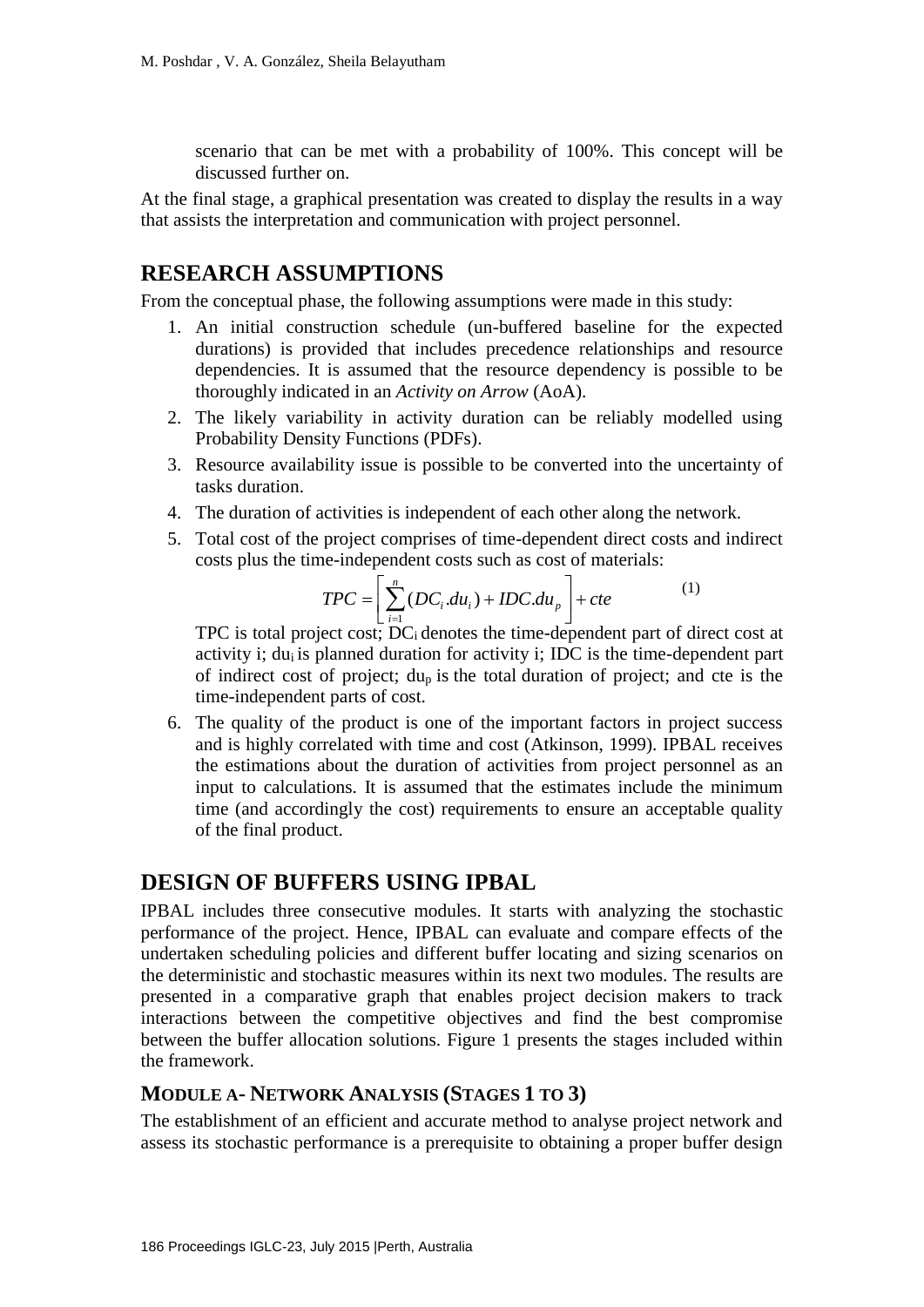that can protect the system. IPBAL adopts a mathematical solution to analyse the expected variability in project performance. The analyses are developed using the information provided by the project personnel at stage 1.



*Figure 1. Modules and stages in IPBAL*

The information includes the expected time range to complete the activity, and costrelated information such as the direct cost of each activity and the indirect costs of the project. The process of formulating the subjective knowledge from experts is a topic of discussion within Bayesian analysis which is beyond the scope of this paper. IPBAL is flexible in selecting any of the existing elicitation methods. The next two stages process the received data as follows:

In stage 2, the stochastic nature of variability at the activity level is captured using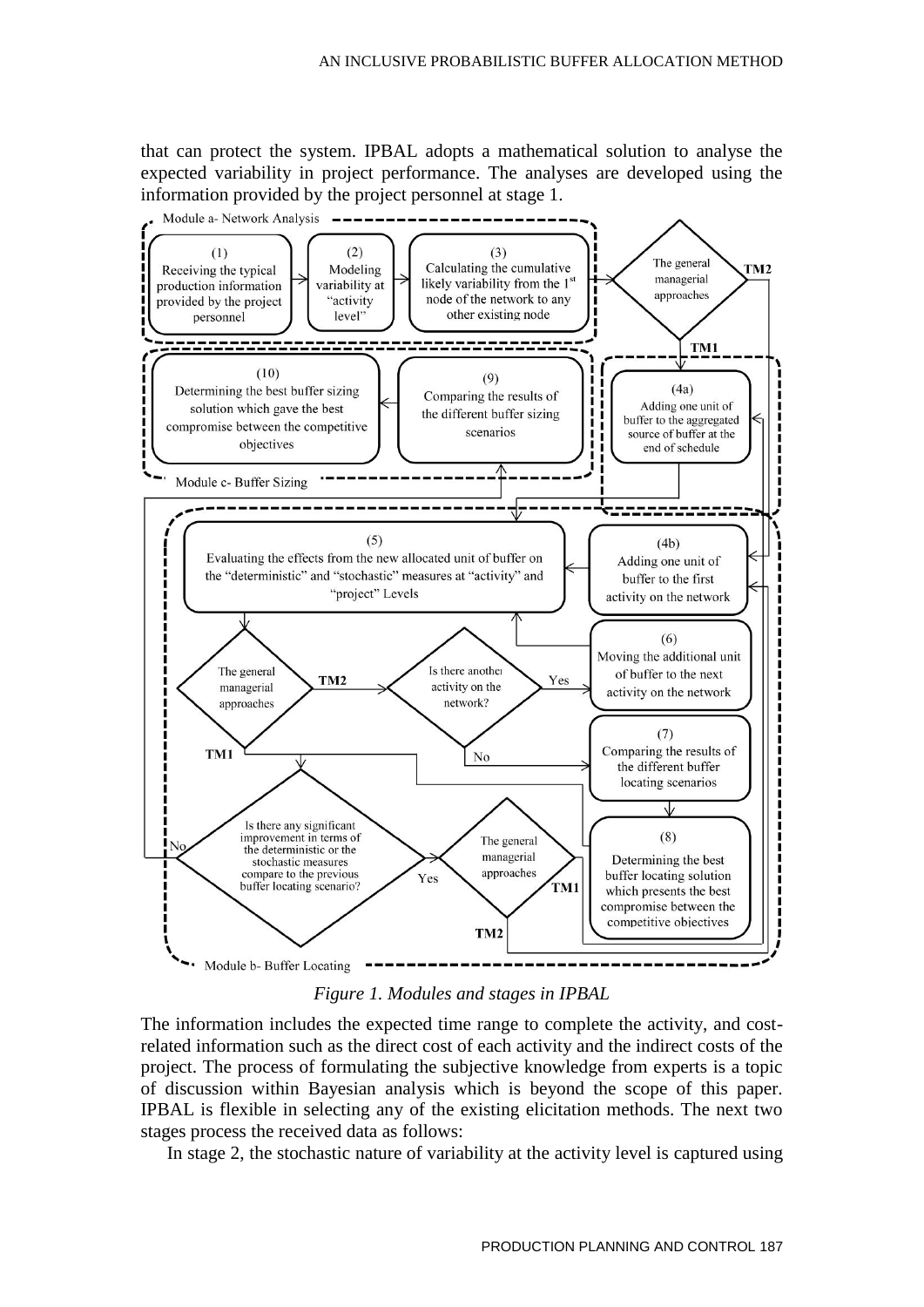a Probability Density Functions (PDFs). In construction, the use of Beta PDF has been supported by a significant number of researchers. However, further research indicated that Beta PDF faces certain limitations in modelling highly variable processes. Accordingly, the Burr PDF has been suggested as a reliable complement for Beta PDF in such situations (Poshdar et al., 2014).

In stage 3, IPBAL combines the PDFs estimated at activity level based on the proposed method by Dodin (1985). In probability theory, the sum of two PDFs, which represent independent random variables, is calculated using *convolution* (Feller, 2008). However, the development of a distribution that can present the accumulated variability on a network of activities through *exact convolution* in most cases is a very complicated operation (Dodin, 1985; Demeulemeester and Herroelen, 2002). In the *approximate analytic approach* used in IPBAL, the continuous PDfs are discretized and combined in pairs (Dodin, 1985). The overall variability function at project level can progressively be calculated through repeating this algorithm over the network of activities.

To analyse the stochastic performance of the network, IPBAL associates each activity to three random variables:

- 1. The *time performance* of the individual activity that is characterized by a PDF as per stage 2 of the general framework,
- 2. The "start time" of the activity, which is governed by the *completion time* of its predecessor(s) on the network,
- 3. The *completion time* of the activity that is dependent on the two previous variables.

A *cumulative probabilistic index* (CPI) has been introduced to represent the probability functions of the *start time* (CPI<sub>I</sub>) and the *completion time* (CPI<sub>C</sub>) of activities. The CPI reflects the *accumulated likely variability* through the network, starting from the first node to any intended point on the designed AoA network. The *approximate analytic approach* is progressively developed over the project network. The final CPI<sup>C</sup> calculated before the last node of the network represents the overall model of the projects variability.

#### **MODULE B–BUFFER LOCATING PROCESS (STAGES 4A/4B TO 8)**

As stated before, if the project follows scheduling policy TM1, the only included buffer will be located at the end of the designed schedule (Stage 4a). For cases in which the project adopts TM2, buffers are allocated to the individual activities. In such cases, IPBAL iteratively adds one unit of buffer to the system and checks the effects of the additional unit to different activities on the project network (stages 4b to 8). The effects are evaluated and compared based on the stated deterministic and stochastic measures of schedule optimality. This approach presents a development over the *Starting Time Criticality* (STC) (Van De Vonder et al., 2006) which uses the same iterative strategy. However, the mathematical approach undertaken to model variability at *Module a* (Figure 1), assists IPBAL to avoid the simplistic assumptions made in STC. It assumes the starting time of any activity is disturbed only by one of its predecessors at a time; and the disturbing predecessor starts at its original planned start time (Van De Vonder et al., 2006). Moreover, STC focuses only on schedule stability objective while IPBAL considers multiple objectives. The iterative procedure in IPBAL continues till no significant gains are made by the newly added unit of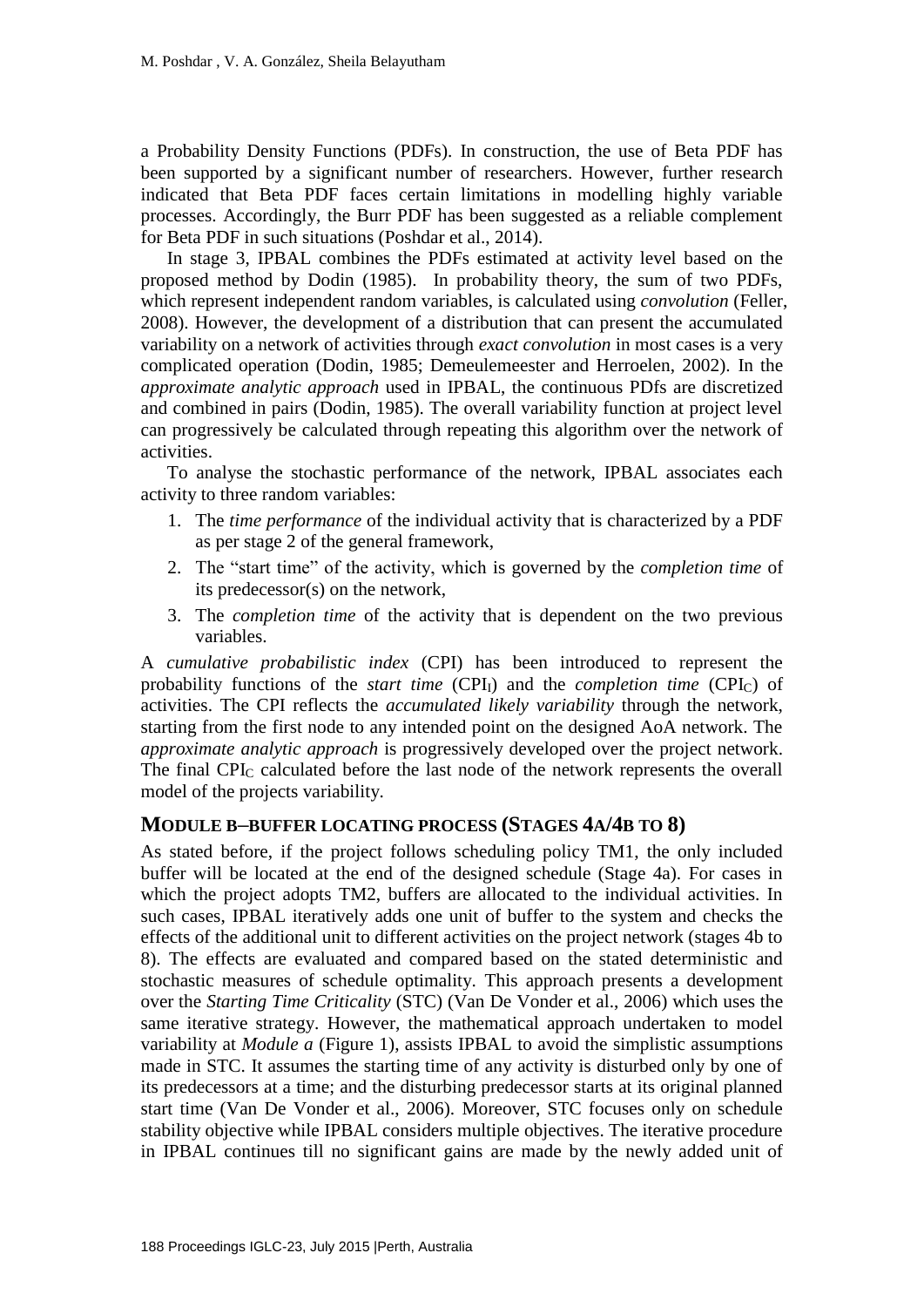buffer in deterministic and stochastic objectives. A multi-layer calculation approach helps to evaluate the achievements of each adopted measures upon adding one unit of buffer to each activity on the network:

*Layer 1- Calculating the expected project completion time (the first deterministic measure)* 

Expected completion time is calculated based on the expected durations provided at stage 1 of the general framework with the additional units of buffer assigned to that activity.

*Layer 2- Determining the expected total cost of project (the second deterministic measure)*

This layer uses the expected completion times at *activity* and *project* levels calculated in Layer 1, also to the cost-related information provided at stage 1 of the IPBAL framework applied in Eq.(1).

*Layer 3- Calculating the likelihood of completing the project within the planned completion time (TPCP) (the first stochastic measure)*

Given the expected project completion time calculated in layer 1, together with the project variability model determined at stage 3 of the general framework (the last calculated CPIC), the likelihood of finishing within the expected completion time can be readily determined.

*Layer 4- Calculating the Schedule Stability (the second stochastic measure)*

As previously explained, a stability indicator is only of concern if the TM2 scheduling policy is undertaken. IPBAL estimates the schedule stability based on the difference between the planned values and the safest probabilistic scenarios. It represents the maximum probable difference between the planned and actual case. The stated differences can be calculated either in a time-wise scale, cost-wise scale or a combination of both. To bring all the differences to a dimensionless state, IPBAL expresses them in a relative form. Eq.(2) provides a combination of the values:

$$
SI = I_{S1}TSI + I_{S2}CSI
$$
 (2)

SI is the total stability index that defines the difference between the planned and actual cases; TSI and CSI represent respectively time-wise and cost-wise stability indices; and  $I_{Si}$  is the importance factor for each of the defined indices that enable IPBAL to change the share of each TSI or CSI indices in total stability index (0%  $\leq$  $I_{\text{Si}}$  < 100%).

In IPBAL, the time-wise stability is indicated by the average ratio between the *probability of meeting the planned completion time* and the *probability associated with the safest probabilistic scenario* [Eq.(3)]. The planned completion time for each activity is determined through the calculations in layer 1. The calculated  $\text{CPI}_\text{C}$  models at stage 3 of the general framework provide the probability of meeting the planned time.

Simultaneously, the safest probabilistic scenario is defined as the earliest completion time with its cumulative probability in the proximity of 100% (Figure 2). As for the second assumption of this study, each model contains a point of time after which the associated probability of meeting the plan will stay within the proximity of 100%. Therefore, the calculations of the TSI turns into calculating the average value of the individual stability indices.

$$
TSI = \frac{\sum_{i=1}^{n} TI_i}{N}
$$
 (3)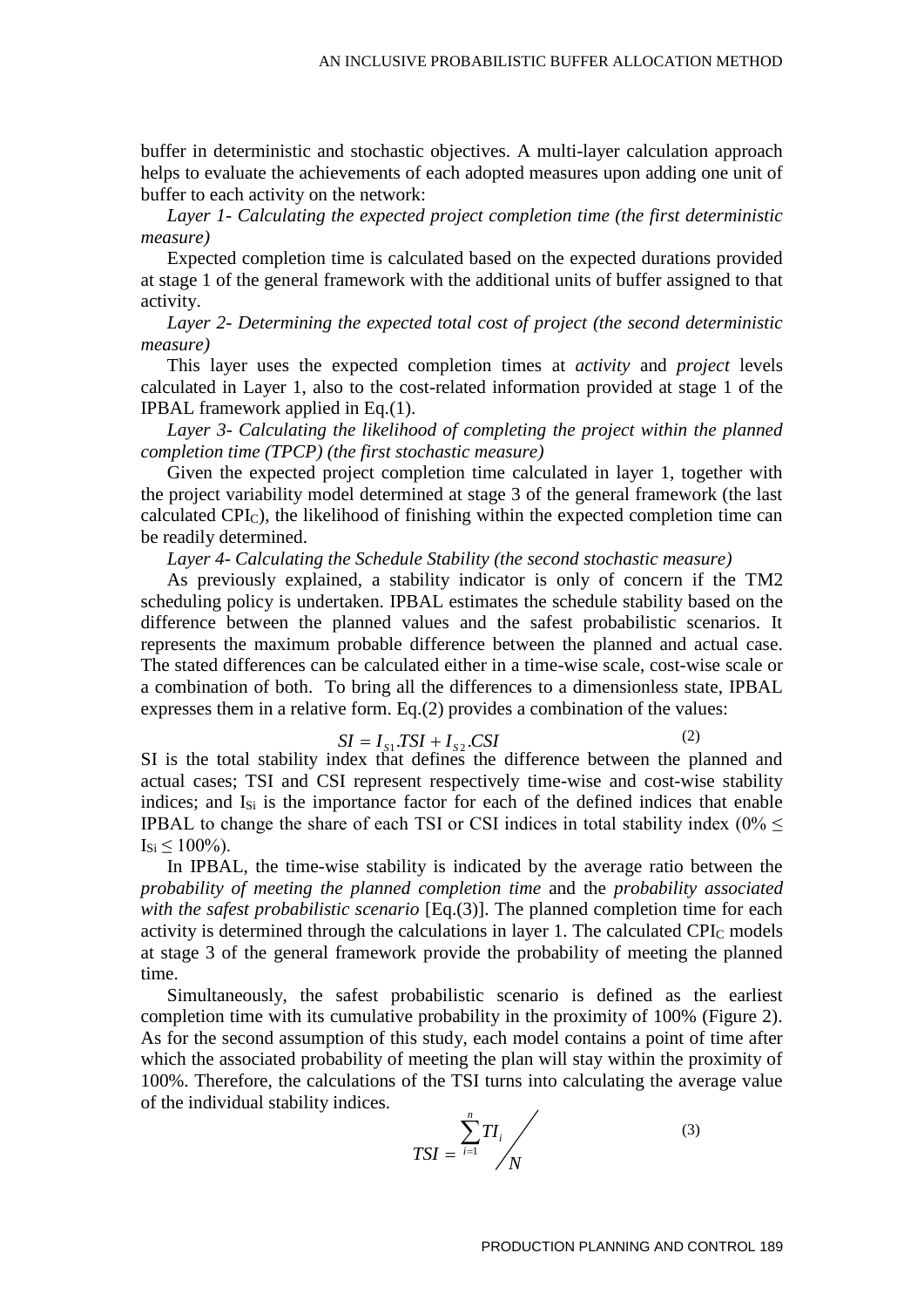TI<sup>i</sup> is the probability of meeting the designed *completion time* for activity i (Figure 2), and N is the total number of activities on the project network.



**Expected Completion Time** 

*Figure 2. A typical CPIc function presented in a cumulative format (stage 3)*

undertaken for each buffer locating scenario are summarized in Eq.(4):<br> $\int_{0}^{n} (DC \ du) + IDC \ du$ IPBAL quantifies the cost-wise stability based on the maximum difference between the expected cost with the *total cost of the project* and *maximum probabilistic cost*. It is determined once the buffer locating process reaches stage 8 of the general framework. The *total cost of the project* is indicated in layer 2. The calculated time values for the safest probabilistic scenarios, explained in the previous section will be used in Eq.(1) to calculate the maximum probabilistic cost. The calculations

$$
CSI = \frac{\left[\sum_{i=1}^{n} (DC_i \cdot du_i) + IDC \cdot du_p\right] + cte}{MaxCost}
$$
 (4)

 $DC_i$ , du<sub>i</sub>, IDC, du<sub>p</sub> and cte are explained in Eq.(1); and MaxCost denotes the grand maximum of the accumulated costs within each buffer locating scenario.

Different feasible buffer locating scenarios can be quantified and compared by applying the four presented calculation layers. Hence, the buffer locating scenario that gives the best compromise between the adopted objectives can be identified in an iterative approach. This procedure continues until the newly added unit of buffer does not significantly improve any of the objective measures.

#### **MODULE C- BUFFER SIZING PROCESS (STAGES 9 AND 10)**

Once the buffer locating process has finished, the suitable size of buffer can be decided. Each additional unit of buffer is associated with a certain level of achievement in meeting the optimality objectives. The values achieved can be plotted on a graph that enables decision makers to track the trade-off between adopted objectives over the different size of buffers visually. Hence, the buffer sizes can be compared to determine a solution that provides the best compromise between the objectives. Figure 3 gives an example of such a comparative graph.

The graph includes four vertical axes where each represents one of the intended deterministic and stochastic objectives. The tick marks on the horizontal axis represent one unit of buffer added during each cycle of buffer locating process. The projection of the buffer size onto the resulted graphs for the adopted objectives determines the score level for each of the objectives. In the end, the final buffer size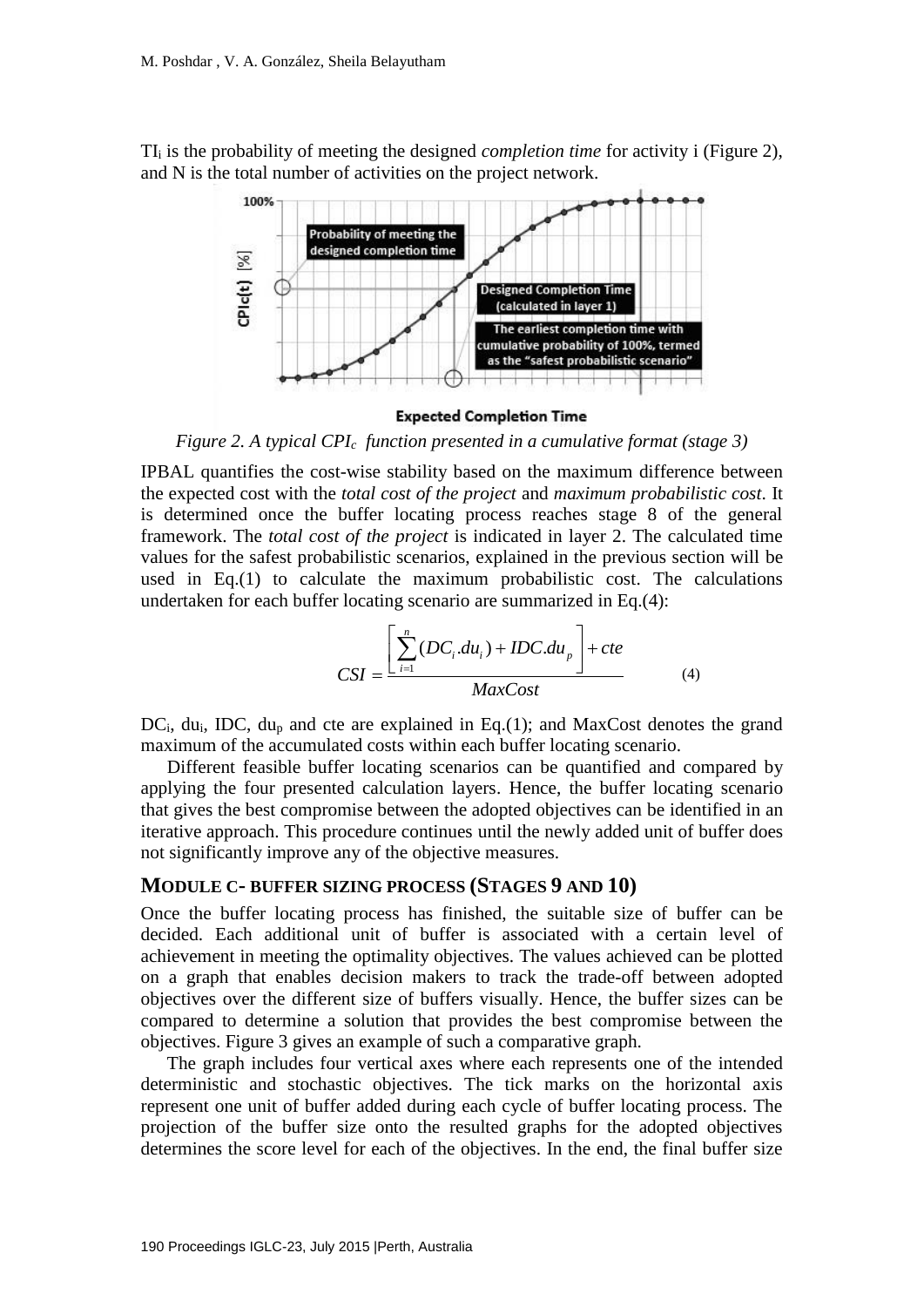can be decided based on two major factors: Achieved level in meeting each of the objectives, and Efficiency of the additional units of buffers in terms of differential improvement that can be gained by the objective measures.



*Figure 3 - Graphical presentation of the results*

## **CONCLUSION**

A mathematically-driven approach called inclusive probabilistic-based buffer allocation method (IPBAL) is proposed to establish a balance in the use of buffers in construction schedules. The buffer allocation designed provides an optimal solution to meet the common deterministic and stochastic scheduling objectives accounting for two possible policies of scheduling. The proposed method increases the efficiency in designing of the protection of project activities from variation in the workflow. The outcome of IPBAL can be implemented within the existing planning and control methods such as Last Planner System (LPS). It is expected that by enhancing the effectiveness of shielding design in the LPS along with its admitted capability in stabilizing the workflow through reducing the flow variation and improving the performance of the downstream activities, the overall efficiency of the planning and control system will be increased. For this purpose, IPBAL can support a systematic design of the activity protection in both the long-term and the medium-term plan.

IPBAL applies a progressive scheme in the calculation of variability models and buffer allocation that provides engineers with an easy to follow data processing architecture. Also, the presented steps for IPBAL offer a reusable framework that fits conventional practices in construction and can be adapted mostly to any construction work. Such advantages make the proposed framework appealing in practical aspects.

The method presents the analyses results in a comparative graph that offers a significant improvement over current buffering methods that typically rely on a single value solution for buffer allocation purposes. Decision making in IPBAL avoids such restrictions, by providing a range of solutions that can fulfil the deterministic and stochastic objectives in the buffered system. Two ongoing processes of *experimental tests of IPBAL through the records collected from a number of projects*, and *organizing a set of expert interviews* will help to evaluate the accuracy and